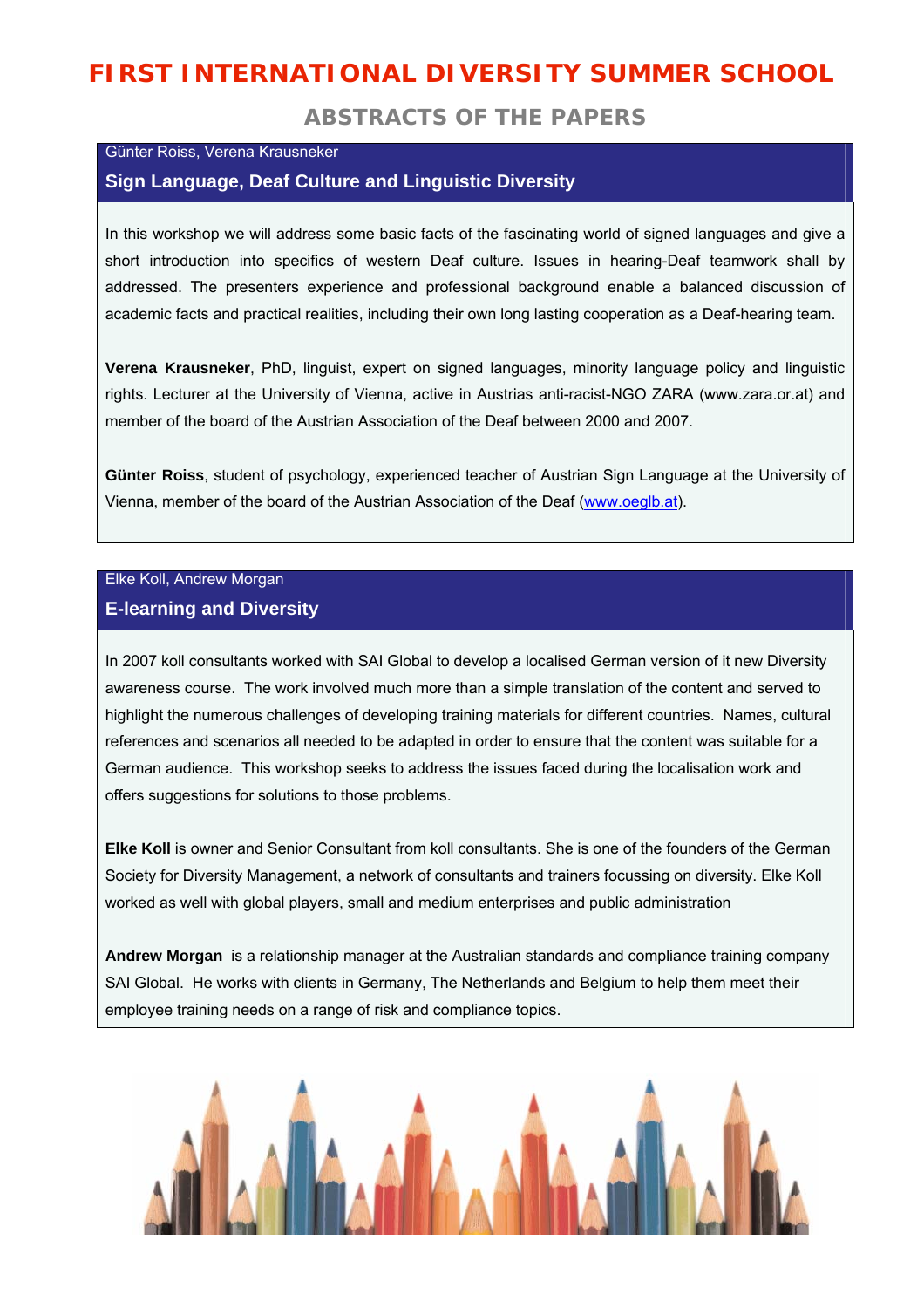#### John Wrench

## **Diversity management and discrimination in Europe**

This presentation will look at the growing evidence of the spread of diversity management across EU member states, and consider whether it should be seen as a 'soft option' in terms of combating racism and discrimination, or alternatively as a new way of effectively mainstreaming anti-discrimination measures. It will then raise the question as to whether the development of diversity management in Europe can be expected to follow a relatively uniform trajectory because of common demographic, economic and market pressures, or whether the historical, cultural and institutional differences that exist between EU countries, and between the EU and the US, will have a determining impact on the adoption, content and operation of this particular management practice.

## Knut Weltlich, Bertelsmann Verlag **SME & Organisations**

At the IDSS in Vienna, the Corporate Respresentatives for Employees with Disabilities intend to provide information on how to integrate people with disabilities. There are manifold opportunities for the disabled to realize their potential and thrive in a work environment. You just have to look around and promote the idea disabilities are no impediment to performance. Using five practical examples, we will demonstrate what can be done.

Not being disabled is no achievement, but a gift that can be taken from us any time.

# Michaela Judy

## **Parallel worlds**

(Gender-)-diversity in the teaching of organisational practice, continuuing education curriculum and the development of theory

This keynote speech takes a close look at the development of an organisation, namely the Volkshochschule Ottakring in the past twenty years – as seen from the perspective of the managing director.

The following questions will be discussed in view of my own practice:

- Which organisational pictures are developing in a feminist and systems-theoretical orientation?
- Which transformations are occurring in daily practice? What are the successes, failures, breaks and detours?
- Which organisational pictures are backing a personell and program development that is explicitly geared towards differences and diversity?
- How are these experiences conveyed in continuing education offers?

**Michaela Judy**, Phd., is managing director of the Volkshochschule Ottakring in Vienna, mediator, academic education manager, group dynamics coach in the ÖAAG.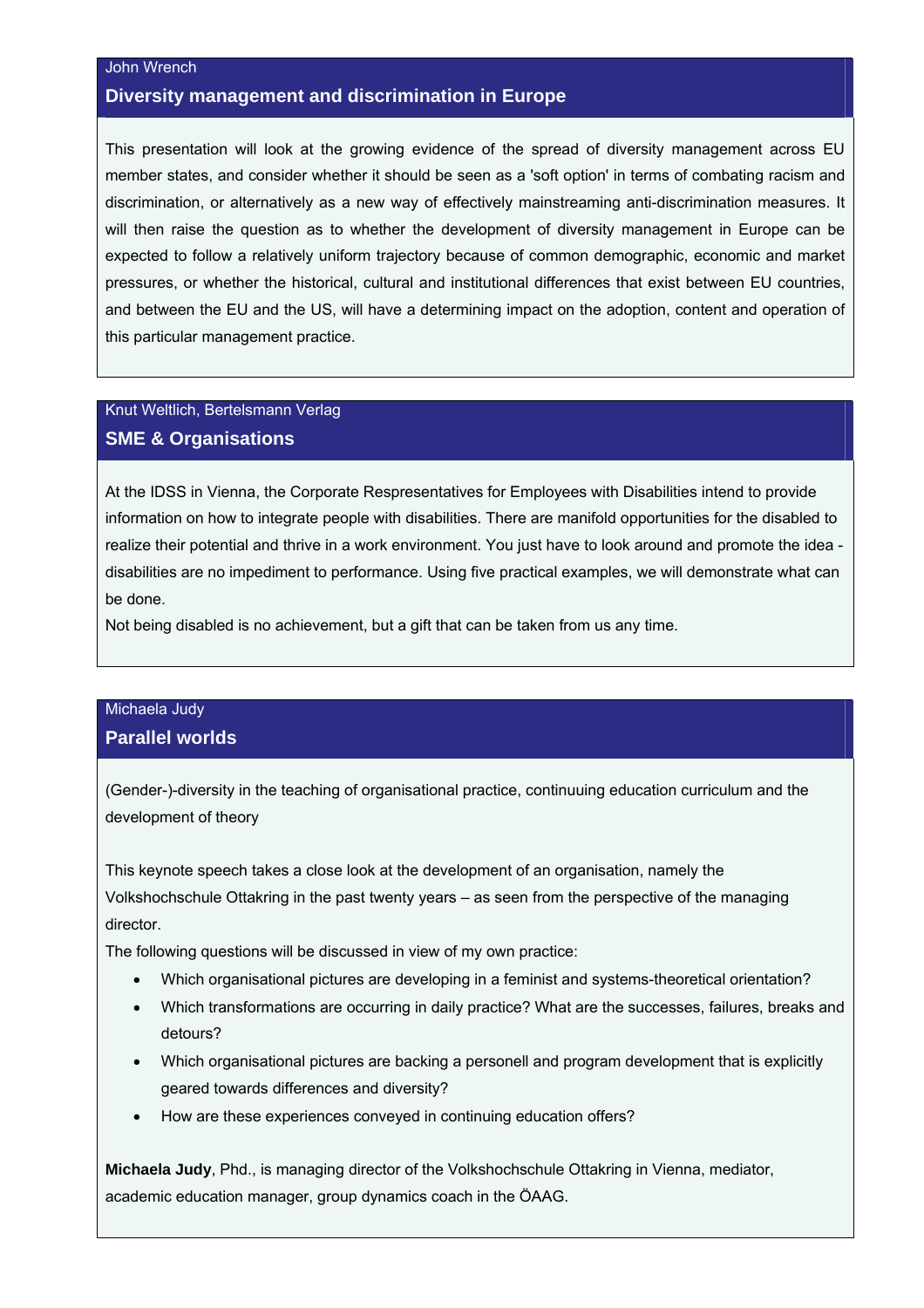#### Gabriel N. Toggenburg

#### **Diversity management in Europe: how fundamental are rights?**

The notion of "diversity management" is more and more entering also the discussion amongst lawyers. Taking the perspective of EU-constitutional law we will quickly enquire whether – and what kind of - "diversity" belongs to the core of the Union's values. We will then engage in the exercise of trying to figure out how the responsibilities for the management of diversity are distributed over the various levels of governance (and government) in the "European Condominium" built by the Union and its Member States. Finally we will have a look on how fundamental *fundamental right*s are for the preservation of diversity. Last but not least we will discuss which role should be given to the newly created Fundamental Rights Agency of the European Union.

**Gabriel N. Toggenburg** is Senior Researcher in the Institute for Minority Rights at the European Academy Bolzano/Bozen, EURAC (http://www.eurac.edu/about/collaborators/GToggenburg/index.htm).

#### Roland Engel

#### **The Terminology of Diversity Management within a Historical Context**

This workshop will present a short overview about the history and different schools of Diversity Management in the USA, as well as the challenges of cultural adaptation in Europe. A main focus will be the use of language (English) in the international discourse and the different national focuses. What is the correct terminology within the different dimensions of diversity? What are their historical explanations? What are common misunderstandings in the international arena? What are future challenges for Diversity Management in Europe? These questions will be dealt with in a mix of presentation, question & answer and discussion groups.

**Roland Engel**, works as a certified Trainer & Consultant for Diversity Management, Gendermainstreaming and Intercultural Management for the Austrian Society for Diversity (ASD), osb international and Genderwerkstätte in Europe and the USA. Lecturer for Diversity Management at the Danube University in Krems.

## Olufunke Ogunleye **Diversity & Small Medium Enterprise (SME)**

Like many other big enterprises, managing diversity is a major challenge that is faced by SME. Blossom Place ( a small enterprise), provides a specialised and diversified service that is culturally sensitive to the needs of its community and clients diagnosed with mental ill health. Since it began operation in October 2005, it has created an awareness of what care in the community for vulnerable group of clients should reflect. Although it is making an impact and a difference in the community that it serves, this has not been without it challenges. The major one being recruitment. The impact this has on the organisation as a whole, our services, the client group served, the staff/group dynamic and how the issues that developed were managed will be explored in the presentation.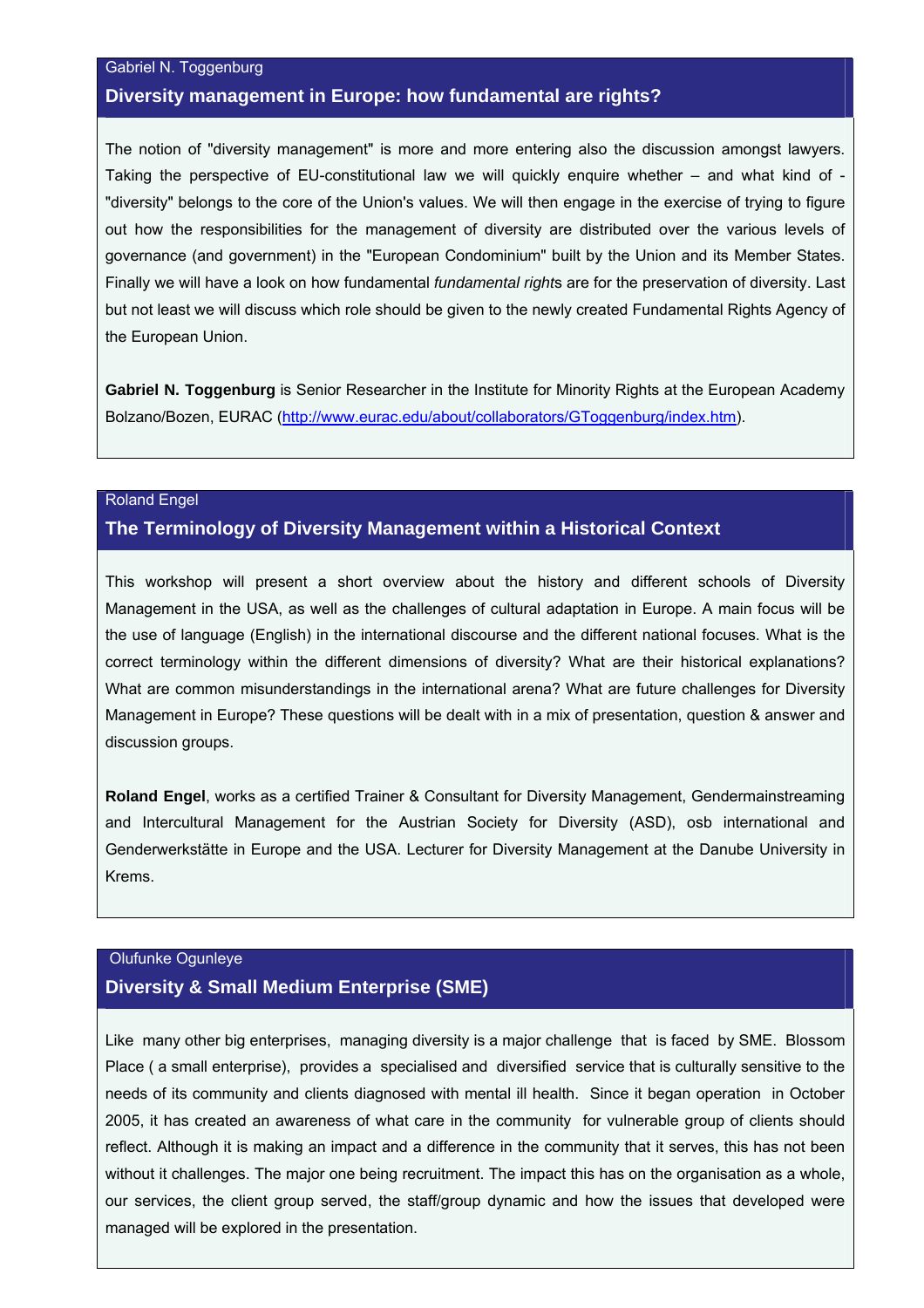#### Michèle Kaiser-Cooke

#### **The baby and the bath water: how diverse is diversity?**

Looked at in the context of language and culture, diversity is an obvious "given": in the face of linguistic imperialism and other manifest dangers inherent in the globalisation process, linguistic and cultural diversity continue to be largely regarded as fundamental social factors and essential human rights. However, the time has come to ask whether the insistence on difference and diversity is not itself a potential source of misrepresentation and misunderstanding.

This keynote speech thus addresses the following questions:

- What difference actually makes a difference?
- Are differences mutually compatible?
- Discourse and diversity: two sides of the same coin?

**Michèle Kaiser-Cooke**, PhD, Associate Professor at the Centre for Translation Studies, University of Vienna. Main research areas: philosophy of translation, transcultural communication, integrative discourse strategies.

#### Maria de São José Côrte-Real

# **New Media and Methods for Diversity Education: good and best practices from Portugal**

This Project promotes Diversity and Dialogue through performing practice at school. It proposes new media and methods for Education. The novel participative strategy, involving drama, music and dance, engages students (as authors and actors; producers and receptors), teachers and performing agents at school as well as entrepreneurs, city council services, museums and diverse local associations at community on the mission of Education. School is seen as a place where children rehearse social diverse life for the future. Project Mussi promotes happiness, responsibility, creativity and citizenship at school while it studies the effects of performing practice on the construction of the webs of relationship at the basic school population.

**Maria de São José Côrte-Real**, PhD in Ethnomusicology, is a postdoctoral researcher in Educational Sciences at the School of Education of Lisbon. She teaches Ethnomusicology at New University of Lisbon, and has worked in Teacher Training programs for the last 10 years.

### Kazuma Matoba

#### **Dialogue for Diversity Managament**

When diverse cultures come together, differences are often resolved using strategies such as assimilation or taking turns. Creating a "third culture" is an alternative which honors diverse cultures as threads in the rich weave of a larger whole, without diluting or making less of either. Dialogue is a conversational form ideal for creating third cultures. At its core dialogue is the practice of being a third culture. It seeks mutual integration, without assimilation, of all view points and ways of engaging that are present. The goal is shared understanding that is greater than simple common ground and an ability to make more coherent